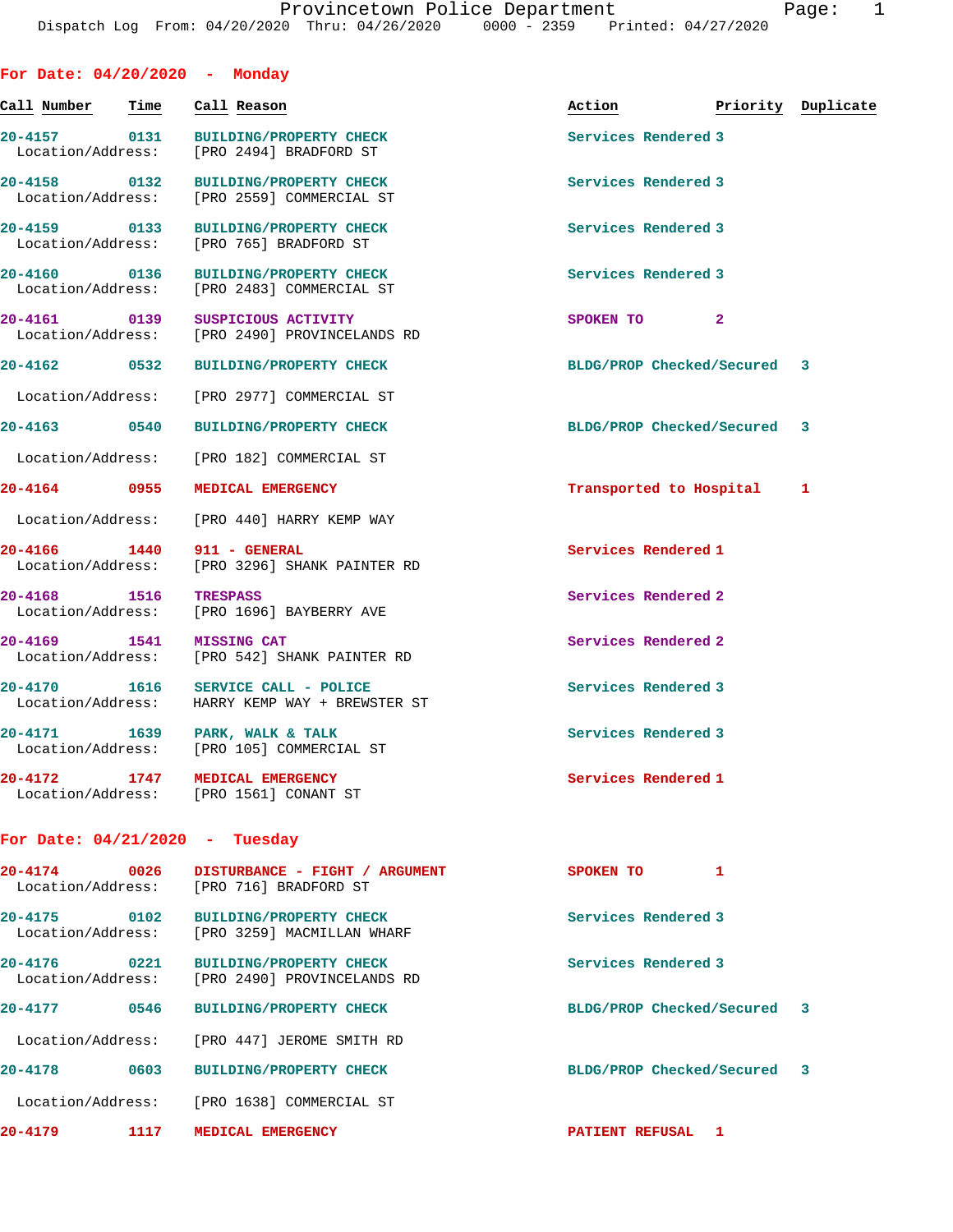|                                    | Provincetown Police Department<br>Dispatch Log From: 04/20/2020 Thru: 04/26/2020 0000 - 2359 Printed: 04/27/2020 | Page:                         | 2 |
|------------------------------------|------------------------------------------------------------------------------------------------------------------|-------------------------------|---|
|                                    | Location/Address: [PRO 350] COMMERCIAL ST                                                                        |                               |   |
|                                    | 20-4180 1138 LARCENY / FORGERY / FRAUD<br>Location/Address: [PRO 1542] COMMERCIAL ST                             | SPOKEN TO 2                   |   |
|                                    | 20-4181 1208 SERVICE CALL - POLICE<br>Location/Address: [PRO 569] WINSLOW ST                                     | Services Rendered 3           |   |
| 20-4182 1320                       | <b>MEDICAL EMERGENCY</b><br>Location/Address: [PRO 3222] ALDEN ST                                                | Services Rendered 1           |   |
|                                    | 20-4183 1359 BUILDING/PROPERTY CHECK<br>Location/Address: [PRO 2489] BRADFORD ST                                 | Services Rendered 3           |   |
| 20-4184 1501 MV DISABLED           | Location/Address: BRADFORD ST + DYER ST                                                                          | Services Rendered 2           |   |
| Location/Address:                  | 20-4186 1617 BUILDING/PROPERTY CHECK<br>[PRO 2512] JEROME SMITH RD                                               | Services Rendered 3           |   |
| 20-4187 1654                       | <b>BUILDING/PROPERTY CHECK</b><br>Location/Address: [PRO 526] RYDER ST EXT                                       | Services Rendered 3           |   |
| 20-4188 1744 LOST PROPERTY         | Location/Address: [PRO 542] SHANK PAINTER RD                                                                     | Services Rendered 3           |   |
|                                    | 20-4189 1922 BUILDING/PROPERTY CHECK<br>Location/Address: [PRO 488] MAYFLOWER ST                                 | Services Rendered 3           |   |
| 20-4190 1922                       | COMPLAINT - GENERAL                                                                                              | Referred to Other Agency<br>3 |   |
|                                    | Location/Address: [PRO 3259] MACMILLAN WHARF                                                                     |                               |   |
| 20-4191 2153                       | <b>BUILDING/PROPERTY CHECK</b><br>Location/Address: [PRO 3430] COMMERCIAL ST                                     | Services Rendered 3           |   |
|                                    | 20-4192 2338 BUILDING/PROPERTY CHECK<br>Location/Address: [PRO 3259] MACMILLAN WHARF                             | Services Rendered 3           |   |
| For Date: $04/22/2020 -$ Wednesday |                                                                                                                  |                               |   |
| 20-4193 0022<br>Location/Address:  | <b>BUILDING/PROPERTY CHECK</b><br>NELSON AVE                                                                     | Services Rendered 3           |   |
| 20-4194 0027                       | <b>BUILDING/PROPERTY CHECK</b>                                                                                   | BLDG/PROP Checked/Secured 3   |   |
| Location/Address:                  | [PRO 530] SHANK PAINTER RD                                                                                       |                               |   |
| 20-4195<br>0048                    | <b>BUILDING/PROPERTY CHECK</b>                                                                                   | Citation / Warning Issued 3   |   |
| Location/Address:                  | [PRO 204] COMMERCIAL ST                                                                                          |                               |   |
| 20-4196 0125<br>Location/Address:  | <b>BUILDING/PROPERTY CHECK</b><br>[PRO 2500] COMMERCIAL ST                                                       | Services Rendered 3           |   |
| 20-4197 0234<br>Location/Address:  | MV DISABLED<br>PROVINCELANDS RD + BRADFORD ST EXT                                                                | Services Rendered 2           |   |
| 20-4198 0527<br>Location/Address:  | <b>BUILDING/PROPERTY CHECK</b><br>[PRO 94] BRADFORD ST                                                           | Services Rendered 3           |   |
| 20-4199 0554<br>Location/Address:  | <b>BUILDING/PROPERTY CHECK</b><br>[PRO 2977] COMMERCIAL ST                                                       | Services Rendered 3           |   |
| 20-4201 0652<br>Location/Address:  | ALARM - GENERAL<br>[PRO 3775] WEST VINE ST                                                                       | Services Rendered 1           |   |
| 20-4202<br>0752                    | <b>BUILDING/PROPERTY CHECK</b><br>Location/Address: [PRO 2512] JEROME SMITH RD                                   | Services Rendered 3           |   |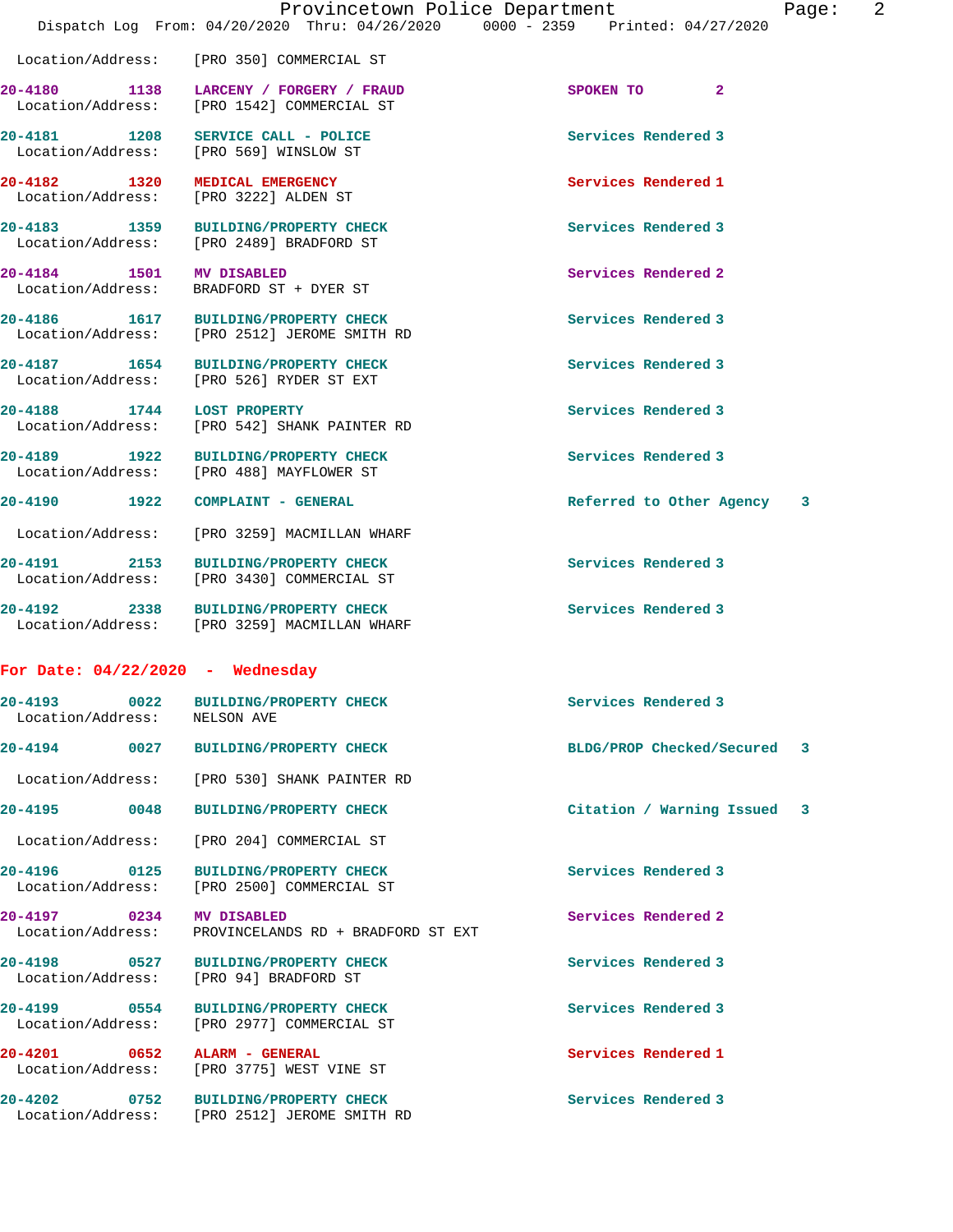**20-4203 0757 MV STOP VERBAL WARNING 3** 

 Location/Address: [PRO 521] ROUTE 6 **20-4204 0900 GENERAL INFO Services Rendered 3**  Location/Address: [PRO 3589] COMMERCIAL ST **20-4205 1042 COMPLAINT - GENERAL Services Rendered 3**  Location/Address: [PRO 542] SHANK PAINTER RD 20-4206 1206 COMPLAINT - GENERAL **1206 COMPLAINT - GENERAL** Services Rendered 3<br>
Location/Address: [PRO 742] BRADFORD ST [PRO 742] BRADFORD ST **20-4207 1240 MEDICAL EMERGENCY Transported to Hospital 1** Location/Address: [PRO 870] COMMERCIAL ST **20-4208 1500 COMPLAINT - GENERAL GONE ON ARRIVAL 3**  Location/Address: [PRO 539] SHANK PAINTER RD **20-4209 1636 BUILDING/PROPERTY CHECK Services Rendered 3**  Location/Address: [PRO 3259] MACMILLAN WHARF **20-4210 1654 MV COMPLAINT Could Not Locate 2**  Location/Address: BRADFORD ST + ALLERTON ST **20-4211 1749 LOST PROPERTY Services Rendered 3**  Location/Address: [PRO 542] SHANK PAINTER RD **20-4213 1830 SERVE PROTECTION ORDER Could Not Locate 2**  Location/Address: [PRO 1564] CONWELL ST **20-4214 2119 MEDICAL EMERGENCY PATIENT REFUSAL 1**  Location/Address: [PRO 362] COMMERCIAL ST **20-4215 2354 BUILDING/PROPERTY CHECK Services Rendered 3**  Location/Address: [PRO 2977] COMMERCIAL ST **For Date: 04/23/2020 - Thursday 20-4216 0533 BUILDING/PROPERTY CHECK Services Rendered 3**  [PRO 2898] JEROME SMITH RD **20-4217 0539 BUILDING/PROPERTY CHECK Services Rendered 3**  Location/Address: [PRO 3259] MACMILLAN WHARF **20-4218 0613 BUILDING/PROPERTY CHECK Services Rendered 3**  Location/Address: [PRO 526] RYDER ST EXT **20-4219 0758 BUILDING/PROPERTY CHECK Services Rendered 3**  Location/Address: [PRO 2977] COMMERCIAL ST **20-4220 0834 BUILDING/PROPERTY CHECK BLDG/PROP Checked/Secured 3** Location/Address: [PRO 2898] JEROME SMITH RD **20-4221 0834 ANIMAL CALL Services Rendered 2**  Location/Address: [PRO 885] CONWAY ST **20-4223 0907 BUILDING/PROPERTY CHECK BLDG/PROP Checked/Secured 3** Location/Address: [PRO 2499] RACE POINT RD **20-4224 0937 ANIMAL CALL Services Rendered 2**  Location/Address: [PRO 139] COMMERCIAL ST

**20-4226 1006 BUILDING/PROPERTY CHECK Services Rendered 3**  Location/Address: [PRO 3247] PEARL ST

**20-4228 1034 MEDICAL EMERGENCY Transported to Hospital 1**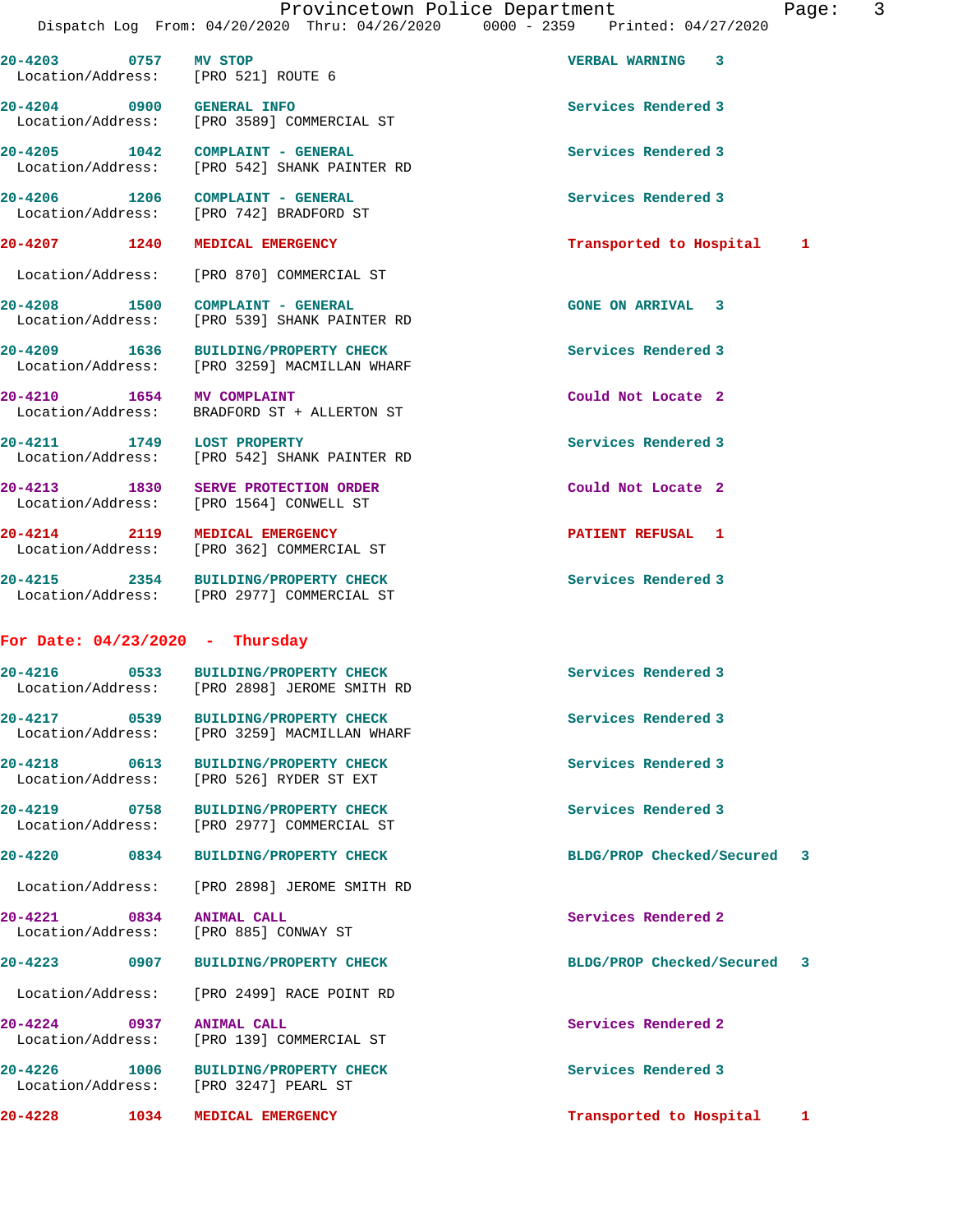|                                                          | Dispatch Log From: 04/20/2020 Thru: 04/26/2020 0000 - 2359 Printed: 04/27/2020       | Provincetown Police Department<br>Page: $4$ |  |
|----------------------------------------------------------|--------------------------------------------------------------------------------------|---------------------------------------------|--|
|                                                          | Location/Address: [PRO 2548] HOWLAND ST                                              |                                             |  |
| 20-4229 1226 ANIMAL CALL                                 | Location/Address: [PRO 2227] BRADFORD ST                                             | Services Rendered 2                         |  |
|                                                          | 20-4230 1319 LARCENY / FORGERY / FRAUD<br>Location/Address: [PRO 3222] ALDEN ST      | SPOKEN TO<br>$\mathbf{2}$                   |  |
| 20-4231 1353 ANIMAL CALL                                 | Location/Address: [PRO 3136] RACE POINT RD                                           | SPOKEN TO 2                                 |  |
|                                                          | 20-4233 1358 ANIMAL CALL<br>Location/Address: [PRO 2479] ROUTE 6                     | Services Rendered 2                         |  |
| Location/Address: [WEL] ROUTE 6                          | 20-4234 1419 ASSIST DEPARTMENT / MUTUAL AID                                          | Services Rendered 3                         |  |
|                                                          | 20-4235 1500 ASSIST CITIZEN<br>Location/Address: [PRO 1662] PEARL ST                 | <b>PATIENT REFUSAL 3</b>                    |  |
|                                                          | 20-4236 1504 ASSIST DEPARTMENT / MUTUAL AID<br>Location: [TRU] TRURO FIRE DEPARTMENT | Services Rendered 3                         |  |
|                                                          | 20-4237 1531 COMPLAINT - GENERAL<br>Location/Address: [PRO 2493] BRADFORD ST         | SPOKEN TO 3                                 |  |
|                                                          | 20-4238 1555 LARCENY / FORGERY / FRAUD<br>Location/Address: [PRO 1447] WINTHROP ST   | Services Rendered 2                         |  |
| 20-4240 1644 FOLLOW UP                                   | Location/Address: SHANK PAINTER RD + BRADFORD ST                                     | Services Rendered 2                         |  |
| 20-4241 1723 BIKE - GENERAL<br>Location/Address: ROUTE 6 |                                                                                      | Could Not Locate 2                          |  |
| 20-4242 1726 MEDICAL EMERGENCY                           | Location/Address: [PRO 2928] BRADFORD ST                                             | <b>PATIENT REFUSAL 1</b>                    |  |
| 20-4243 1814 MEDICAL EMERGENCY                           | Location/Address: [PRO 1466] COMMERCIAL ST                                           | PATIENT REFUSAL 1                           |  |
|                                                          | 20-4244 1826 BUILDING/PROPERTY CHECK                                                 | BLDG/PROP Checked/Secured 3                 |  |
|                                                          | Location/Address: [PRO 2898] JEROME SMITH RD                                         |                                             |  |
| 20-4245 1913 MEDICAL EMERGENCY                           |                                                                                      | Transported to Hospital<br>1                |  |
|                                                          | Location/Address: [PRO 3670] SHANK PAINTER RD                                        |                                             |  |
|                                                          | 20-4246 2043 SUSPICIOUS ACTIVITY<br>Location/Address: [PRO 72] PROVINCELANDS RD      | Could Not Locate 2                          |  |
|                                                          | 20-4247 2314 BUILDING/PROPERTY CHECK<br>Location/Address: [PRO 2977] COMMERCIAL ST   | Services Rendered 3                         |  |
| For Date: $04/24/2020$ - Friday                          |                                                                                      |                                             |  |
|                                                          | 20-4248 0043 BUILDING/PROPERTY CHECK<br>Location/Address: [PRO 2493] BRADFORD ST     | Services Rendered 3                         |  |
|                                                          | 20-4249 0139 BUILDING/PROPERTY CHECK<br>Location/Address: [PRO 2540] RACE POINT RD   | Services Rendered 3                         |  |
|                                                          | 20-4250 0520 BUILDING/PROPERTY CHECK<br>Location/Address: [PRO 2494] BRADFORD ST     | Services Rendered 3                         |  |
|                                                          | 20-4251 0746 BUILDING/PROPERTY CHECK<br>Location/Address: [PRO 3430] COMMERCIAL ST   | Services Rendered 3                         |  |

**20-4252 0854 BUILDING/PROPERTY CHECK Services Rendered 3**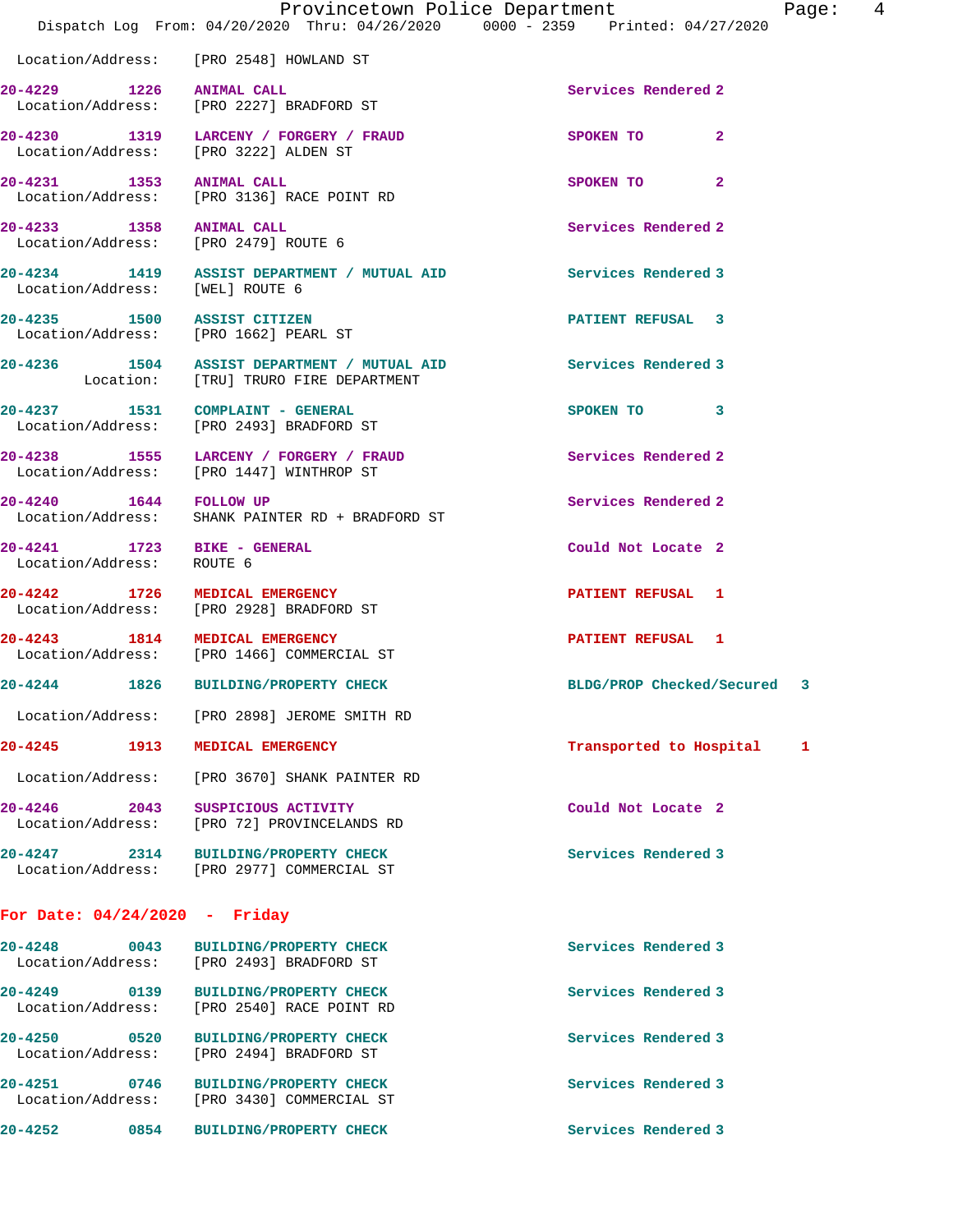|                                | Provincetown Police Department                                                           | Pa<br>Dispatch Log From: 04/20/2020 Thru: 04/26/2020 0000 - 2359 Printed: 04/27/2020 |  |
|--------------------------------|------------------------------------------------------------------------------------------|--------------------------------------------------------------------------------------|--|
|                                | Location/Address: [PRO 526] RYDER ST EXT                                                 |                                                                                      |  |
|                                | 20-4253 1002 BUILDING/PROPERTY CHECK                                                     | BLDG/PROP Checked/Secured 3                                                          |  |
|                                | Location/Address: [PRO 3259] MACMILLAN WHARF                                             |                                                                                      |  |
|                                | 20-4254 1002 MV STOP<br>Location/Address: [PRO 3296] SHANK PAINTER RD                    | <b>VERBAL WARNING 3</b>                                                              |  |
|                                | 20-4255 1020 ASSIST DEPARTMENT / MUTUAL AID<br>Location/Address: [PRO 519] RACE POINT RD | Services Rendered 3                                                                  |  |
| 20-4257 1057 GENERAL INFO      | Location/Address: [PRO 519] RACE POINT RD                                                | Services Rendered 3                                                                  |  |
| 20-4258 1101 GENERAL INFO      | Location/Address: [PRO 2167] COMMERCIAL ST                                               | Services Rendered 3                                                                  |  |
| 20-4259 1229 VANDALISM         | Location/Address: [PRO 569] WINSLOW ST                                                   | Services Rendered 3                                                                  |  |
| 20-4260 1248 ALARM - GENERAL   | Location/Address: [PRO 127] COMMERCIAL ST                                                | Services Rendered 1                                                                  |  |
| 20-4261 1300 ANIMAL CALL       | Location/Address: [PRO 542] SHANK PAINTER RD                                             | Services Rendered 2                                                                  |  |
| 20-4262 1350 GENERAL INFO      | Location/Address: [PRO 542] SHANK PAINTER RD                                             | Services Rendered 3                                                                  |  |
|                                | 20-4263 1407 LARCENY / FORGERY / FRAUD<br>Location/Address: [PRO 373] COMMERCIAL ST      | SPOKEN TO<br>$\mathbf{2}$                                                            |  |
| $20-4264$ 1424 ALARM - FIRE    | Location/Address: [PRO 4127] HARBOR HILL RD                                              | False Alarm 1                                                                        |  |
| 20-4265                        | 20-4265 1512 BUILDING/PROPERTY CHECK<br>Location/Address: [PRO 94] BRADFORD ST           | Services Rendered 3                                                                  |  |
|                                | 20-4266 1521 BUILDING/PROPERTY CHECK<br>Location/Address: [PRO 3259] MACMILLAN WHARF     | Services Rendered 3                                                                  |  |
|                                | 20-4267 1711 BUILDING/PROPERTY CHECK<br>Location/Address: [PRO 488] MAYFLOWER ST         | Services Rendered 3                                                                  |  |
| 20-4268 1723 ALARM - FIRE      | Location/Address: [PRO 4019] HARBOR HILL RD                                              | <b>False Alarm</b><br>1                                                              |  |
|                                | 20-4269 1954 BUILDING/PROPERTY CHECK<br>Location/Address: [PRO 2483] COMMERCIAL ST       | Services Rendered 3                                                                  |  |
|                                | 20-4270 2000 BUILDING/PROPERTY CHECK<br>Location/Address: [PRO 488] MAYFLOWER ST         | Services Rendered 3                                                                  |  |
| 2000 ASSAULT<br>20-4271        | Location/Address: [PRO 37] BRADFORD ST                                                   | SPOKEN TO 1                                                                          |  |
| 20-4272 2058 ASSIST CITIZEN    |                                                                                          | Referred to Other Agency 3                                                           |  |
|                                | Location/Address: [TRU 3] HIGH HEAD RD                                                   |                                                                                      |  |
| 20-4273 2349 MEDICAL EMERGENCY | Location/Address: [PRO 3222] ALDEN ST                                                    | PATIENT REFUSAL 1                                                                    |  |
| 20-4274<br>2354                | MV STOP                                                                                  | Citation / Warning Issued 3                                                          |  |
|                                |                                                                                          |                                                                                      |  |

Location/Address: ROUTE 6 + RACE POINT RD

**For Date: 04/25/2020 - Saturday**

Page: 5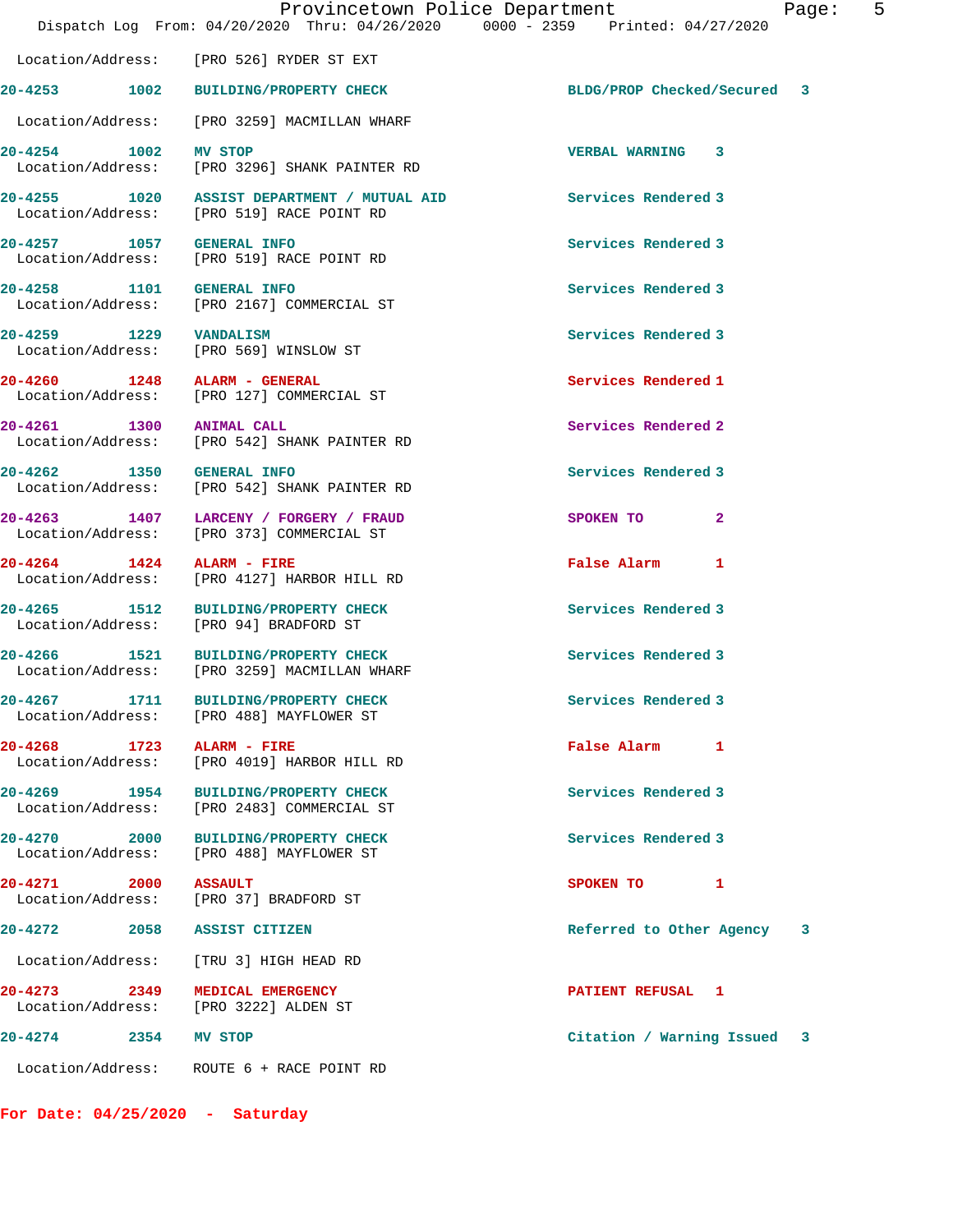Dispatch Log From: 04/20/2020 Thru: 04/26/2020 0000 - 2359 Printed: 04/27/2020 **20-4275 0035 HAZARDS Removed Hazard 2**  Location/Address: [PRO 3672] ROUTE 6 **20-4276 0153 BUILDING/PROPERTY CHECK Services Rendered 3**  Location/Address: [PRO 2898] JEROME SMITH RD **20-4277 0213 BUILDING/PROPERTY CHECK Services Rendered 3**  Location/Address: [PRO 2483] COMMERCIAL ST **20-4278 0222 BUILDING/PROPERTY CHECK Services Rendered 3**  [PRO 72] PROVINCELANDS RD **20-4279 0230 BUILDING/PROPERTY CHECK Services Rendered 3**  Location/Address: [PRO 488] MAYFLOWER ST **20-4280 0614 BUILDING/PROPERTY CHECK Services Rendered 3**  Location/Address: [PRO 433] RYDER ST EXT **20-4282 0745 911 - GENERAL Services Rendered 1**  [PRO 395] COMMERCIAL ST **20-4281 0748 BUILDING/PROPERTY CHECK BLDG/PROP Checked/Secured 3** Location/Address: [PRO 2898] JEROME SMITH RD **20-4284 0953 BUILDING/PROPERTY CHECK BLDG/PROP Checked/Secured 3** Location/Address: [PRO 2494] BRADFORD ST **20-4283 0956 BUILDING/PROPERTY CHECK Services Rendered 3**  Location/Address: [PRO 3259] MACMILLAN WHARF 20-4285 1010 MV OBSERVANCE / ASSIGNMENT **100 Services Rendered 3** and the services Rendered 3 and the services Rendered 3 Location/Address: **20-4288 1042 MV STOP Citation / Warning Issued 3** Location/Address: ARCH ST + COMMERCIAL ST **20-4287 1043 BUILDING/PROPERTY CHECK BLDG/PROP Checked/Secured 3** Location/Address: [PRO 3430] COMMERCIAL ST **20-4289 1057 MV HIT & RUN Services Rendered 2**  Location/Address: [PRO 3287] ROUTE 6 Refer To Accident: 20-12-AC **20-4291 1206 MV DISABLED Vehicle Towed 2**  Location/Address: [PRO 2519] ROUTE 6 **20-4292 1303 ASSIST CITIZEN SPOKEN TO 3**  Location/Address: [PRO 542] SHANK PAINTER RD **20-4294 1333 ALARM - GENERAL Services Rendered 1**  Location/Address: [PRO 3015] BRADFORD ST **20-4293 1339 MV OBSERVANCE / ASSIGNMENT Services Rendered 3**  Location/Address: ROUTE 6 + SNAIL RD **20-4295 1339 MV STOP VERBAL WARNING 3**  Location/Address: [PRO 2513] ROUTE 6 **20-4296 1340 COMPLAINT - GENERAL No Action Required 3** Location/Address: [PRO 3335] COMMERCIAL ST **20-4298 1501 ANIMAL CALL Services Rendered 2**  Location/Address: [PRO 1768] STANDISH WAY **20-4299 1530 BUILDING/PROPERTY CHECK Services Rendered 3**  Location/Address: [PRO 526] RYDER ST EXT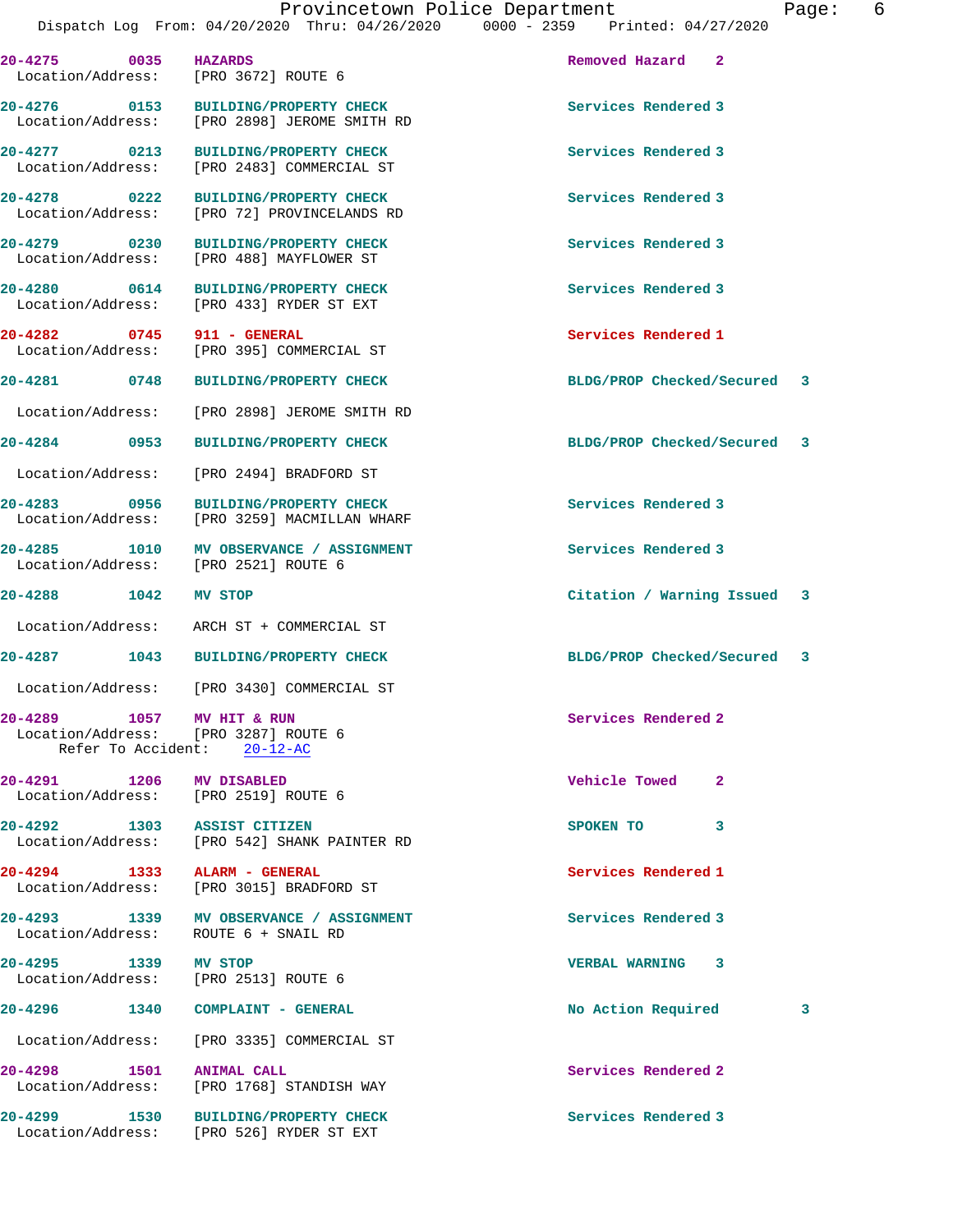| aae: |  |
|------|--|
|      |  |

| Location/Address:                        | 20-4300 1541 LARCENY / FORGERY / FRAUD<br>COMMERCIAL ST                                | $\overline{2}$<br>SPOKEN TO |  |
|------------------------------------------|----------------------------------------------------------------------------------------|-----------------------------|--|
| 20-4301 1547<br>Location/Address:        | TRAFFIC CONTROL<br>COMMERCIAL ST                                                       | Services Rendered 3         |  |
| 20-4303 1640<br>Location/Address:        | BUILDING/PROPERTY CHECK<br>[PRO 2206] PILGRIMS LANDING                                 | Services Rendered 3         |  |
| 20-4304 1820                             | <b>BUILDING/PROPERTY CHECK</b>                                                         | BLDG/PROP Checked/Secured 3 |  |
| Location/Address:                        | [PRO 175] COMMERCIAL ST                                                                |                             |  |
| 20-4305 2019<br>Location/Address:        | MEDICAL EMERGENCY<br>[PRO 3222] ALDEN ST                                               | PATIENT REFUSAL 1           |  |
| 20-4306 2105                             | <b>BUILDING/PROPERTY CHECK</b>                                                         | BLDG/PROP Checked/Secured 3 |  |
| Location/Address:                        | [PRO 37] BRADFORD ST                                                                   |                             |  |
| 20-4307 2210<br>Location/Address:        | DISTURBANCE - FIGHT / ARGUMENT<br>[PRO 1386] HOWLAND ST                                | Peace Restored 1            |  |
|                                          | 20-4308 2356 BUILDING/PROPERTY CHECK<br>Location/Address: [PRO 3259] MACMILLAN WHARF   | Services Rendered 3         |  |
| For Date: $04/26/2020$ - Sunday          |                                                                                        |                             |  |
|                                          | 20-4309 0002 BUILDING/PROPERTY CHECK<br>Location/Address: [PRO 2540] RACE POINT RD     | Services Rendered 3         |  |
| 20-4310 0011<br>Location/Address:        | <b>MEDICAL EMERGENCY</b><br>[PRO 3222] ALDEN ST                                        | PATIENT REFUSAL 1           |  |
| 20-4311 0048                             | <b>BUILDING/PROPERTY CHECK</b><br>Location/Address: [PRO 72] PROVINCELANDS RD          | Services Rendered 3         |  |
| $20 - 4312$<br>0255<br>Location/Address: | <b>BUILDING/PROPERTY CHECK</b><br>[PRO 488] MAYFLOWER ST                               | Services Rendered 3         |  |
|                                          | 20-4313 0257 BUILDING/PROPERTY CHECK                                                   | BLDG/PROP Checked/Secured 3 |  |
|                                          | Location/Address: [PRO 1778] SHANK PAINTER RD                                          |                             |  |
|                                          | 20-4314 0856 BUILDING/PROPERTY CHECK<br>Location/Address: [PRO 75] CAPTAIN BERTIES WAY | Services Rendered 3         |  |
|                                          | 20-4316 1003 BUILDING/PROPERTY CHECK<br>Location/Address: [PRO 3259] MACMILLAN WHARF   | Services Rendered 3         |  |
|                                          | 20-4317 1036 SERVICE CALL - POLICE<br>Location/Address: [PRO 4136] BRADFORD ST         | SPOKEN TO<br>3              |  |
|                                          | 20-4319 1124 BY-LAW VIOLATION<br>Location/Address: [PRO 526] RYDER ST EXT              | <b>VERBAL WARNING 2</b>     |  |
| 20-4320 1140 MV VANDALISM                | Location/Address: [PRO 4136] BRADFORD ST                                               | Services Rendered 2         |  |
| Location/Address: COMMERCIAL ST          | 20-4321 1219 SERVICE CALL - POLICE                                                     | SPOKEN TO 3                 |  |
|                                          | 20-4322 1239 BUILDING/PROPERTY CHECK                                                   | BLDG/PROP Checked/Secured 3 |  |
|                                          | Location/Address: [PRO 569] WINSLOW ST                                                 |                             |  |
| 20-4325 1601 ALARM - FIRE                | Location/Address: [PRO 4126] BRADFORD ST EXT                                           | False Alarm 1               |  |